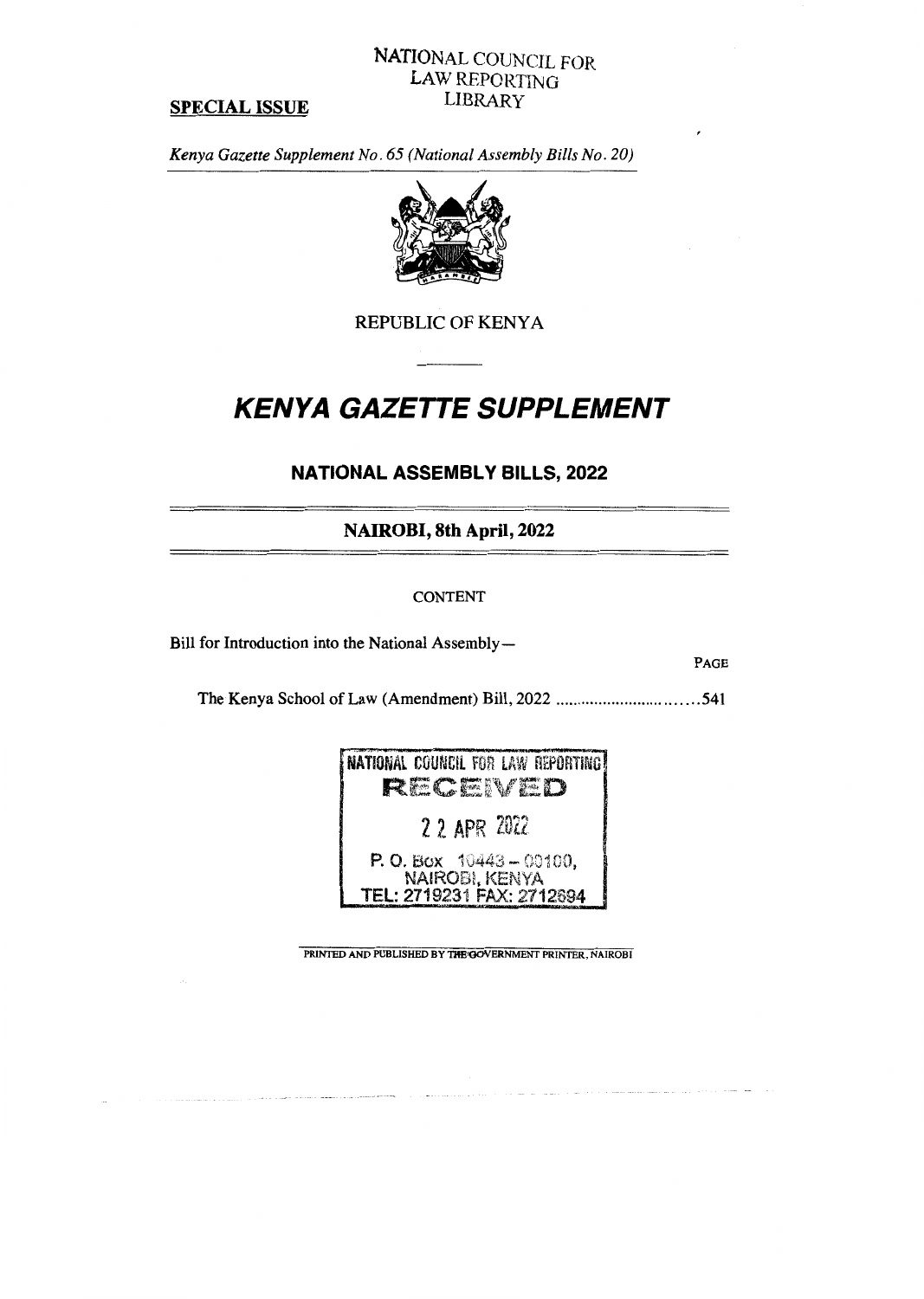# **THE KENYA SCHOOL OF LAW (AMENDMENT) BILL, 2022**

#### **A Bill for**

## **AN ACT of Parliament to amend the Kenya School of Law Act, 2012; and for connected purposes**

**ENACTED** by the Parliament of Kenya, as follows-

1. This Act may be cited as the Kenya School of Law (Amendment) Act, 2022.

2. Section 16 of the Kenya School of Law Act, 2012, (in this Act referred to as the "principal Act"), is amended by deleting the words "set out in the Second Schedule for that course" and substituting therefor the words "prescribed by the Council of Legal Education under section 8(3)(a) of the Legal Education Act, 2012 for that course".

No. 27 of 2012.

3. The principal Act is amended by repealing the Second Schedule.

Repeal of the Second Schedule to No. 26 of 2012.

Short title.

Amendment of section 16 of No. 26 of 2012.

541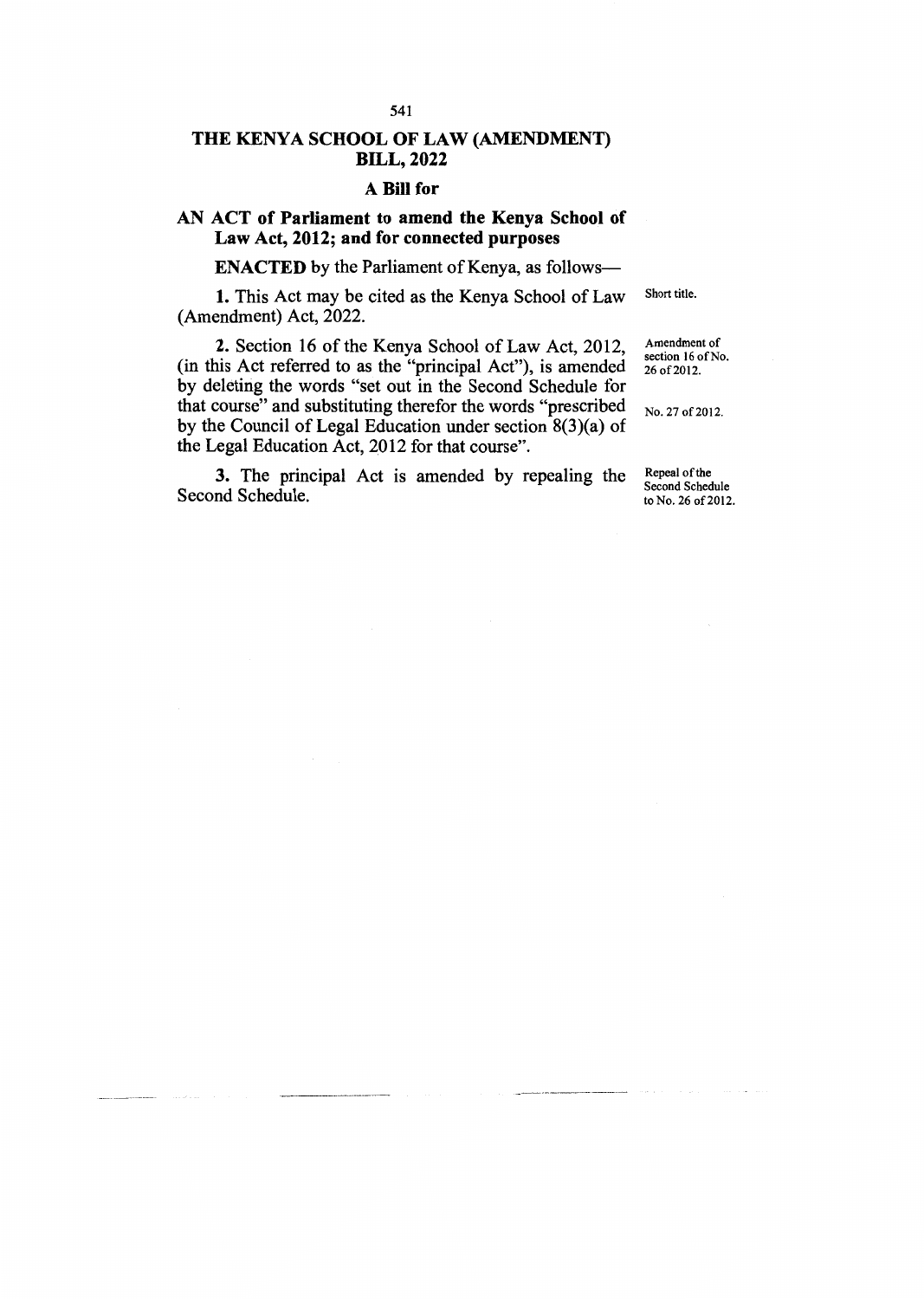#### **MEMORANDUM OF OBJECTS AND REASONS**

The object of the Bill is to amend the Kenya School of Law Act, 2012, in order to confer upon the Council of Legal Education the power to prescribe admission requirements to courses of study at the Kenya School of Law.

**Clause 1** of the Bill provides for the short title to the Bill.

**Clause 2** of the Bill proposes to amend section 16 of the Kenya School of Law Act, 2012 to require persons to meet the admission requirements prescribed by the Council of Legal Education in order to qualify for admission to a course of study at the Kenya School of Law.

**Clause 3** of the Bill provides for the repeal of the Second Schedule to **the**  Act which prescribes admission requirements for courses offered by the Kenya School of Law. It is proposed that the admission requirements be prescribed by Council of Legal Education.

#### **Statement on the delegation of legislative powers and limitation of fundamental rights and freedoms**

The Bill does not delegate legislative powers and does not limit any rights and fundamental freedoms.

#### **Statement on how the Bill concerns county governments**

The Bill does not affect the functions of County governments as set out in the Fourth Schedule to the Constitution and is therefore not a Bill concerning counties. Sections 15 and 16 of Part 1 of the Fourth Schedule to the Constitution provides that education policy, standards and universities, tertiary educational institutions and other institutions of research and higher learning are functions of the National Government.

## **Statement as to whether the Bill is a money Bill within the meaning of Article 114 of the Constitution**

The enactment of this Bill shall not occasion additional public expenditure.

Dated the 28th March, 2022

AMOS KIMUNYA, *Leader of Majority Party.*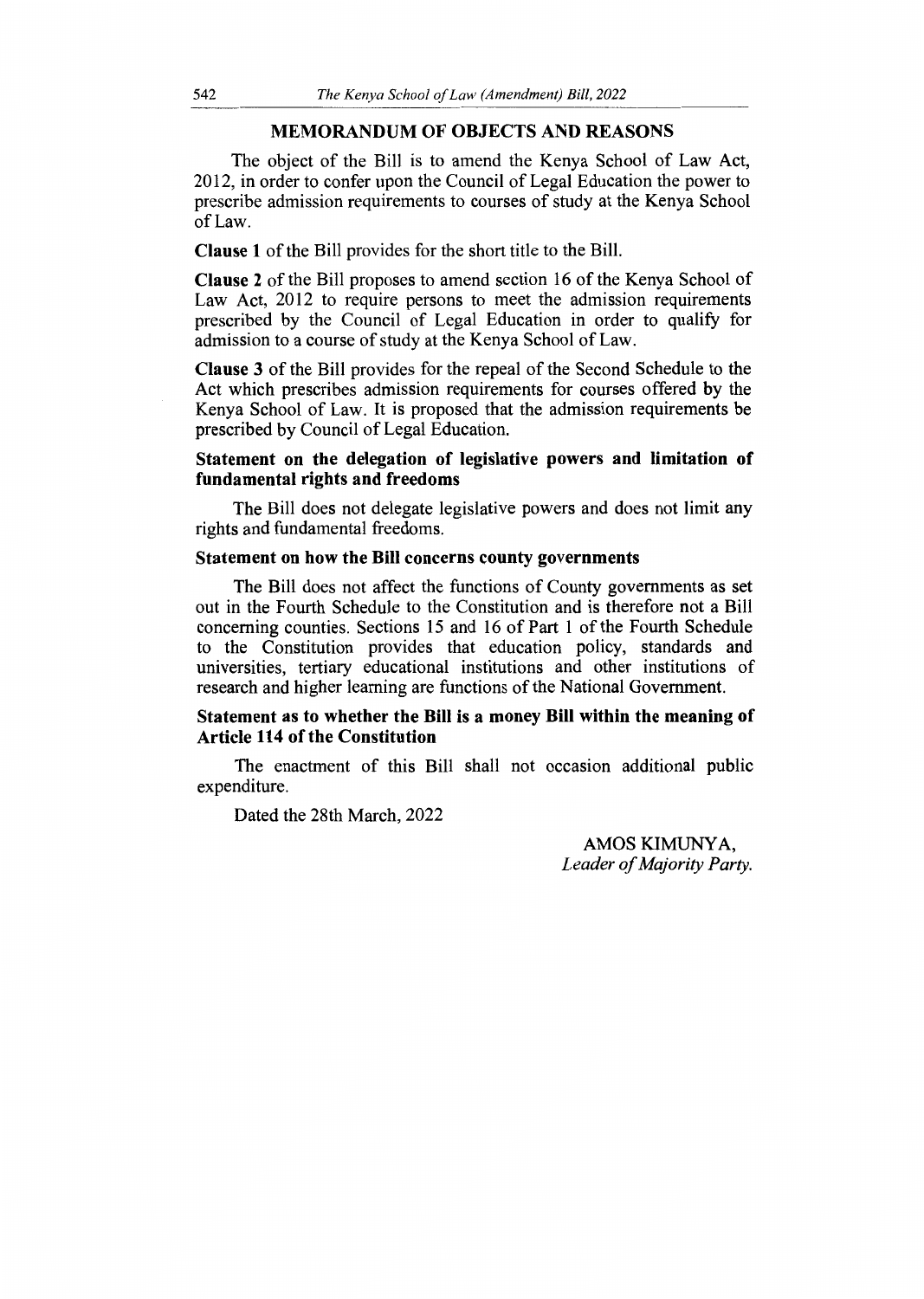*Section 16 of No. 26 of 2012 which it is proposed to amend—*

#### Admission requirements

**16.** A person shall not qualify for admission to a course of study at the School, unless that person has met the admission requirements, set out in the Second Schedule for that course.

*Second Schedule of No. 26 of 2012 which it is proposed to amend—* 

#### SECOND SCHEDULE

### ADMISSION REQUIREMENTS

The Admission requirements will be as follows—

- (a) Admission Requirements into the Advocates Training Programme
- (1) A person shall be admitted to the School if—
	- (a) having passed the relevant examination of any recognized university in Kenya, or of any university, university college or other institution prescribed by the Council, holds or becomes eligible for the conferment of the Bachelor of Laws (LLB) degree of that university, university college or institution; or
	- (b) having passed the relevant examinations of a university, university college or other institutions prescribed by the Council of Legal Education, holds or has become eligible for the conferment of the Bachelor of Laws Degree (LLB) in the grant of that university, university college or other institution—
		- (i) attained a minimum entry requirement for admission to a university in Kenya; and
		- (ii) obtained a minimum grade B (plain) in English Language or Kiswahili and a mean grade of C (plus) in the Kenya Certificate of Secondary Education or its equivalent; and
		- (iii) has sat and passed the pre-Bar examination set by the school.

#### (b) Admission Requirements in the Para-Legal Programme

(1) Must have a mean grade of C (C plain) in the Kenya Certificate of Secondary Education (KCSE) (or equivalent examination) and a minimum grade  $C+$  (C plus) in English.

(2) At least one principal pass at the Kenya Advanced Certificate of Education (KACE) examinations.